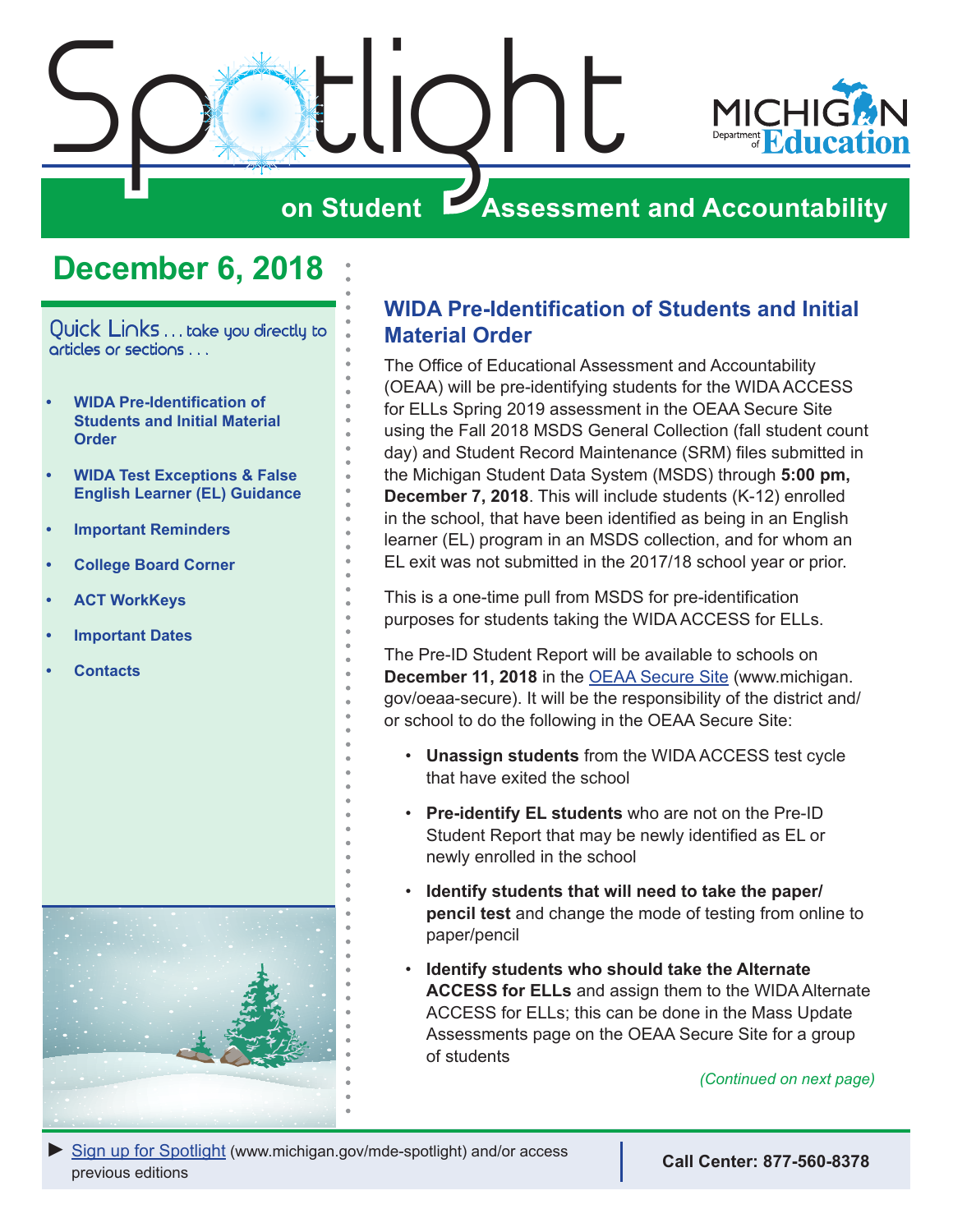### **A few important things to note:**

- Instructions for accessing the Pre-ID Student Report and steps for pre-identifying students can be found on the [Secure Site Training web page](http://www.michigan.gov/securesitetraining) (www.michigan.gov/securesitetraining).
- If OEAA pre-identifies a student for the WIDA ACCESS for ELLs, the student has been identified as EL by the school or another school in MSDS and was not exited from EL services during or before the 2017/2018 school year.
	- $\bullet$  The student will be expected to test. **Unassigning a student from the assessment does not remove the student from expecting to test or accountability calculations as an EL student.** If you have questions about whether a student is an EL student, you should contact your district MSDS person for assistance.
		- $\Box$  If the student leaves the district, then the student should be unassigned from testing and exited from the district in the spring 2019 MSDS general collection.
	- $\cdot$  If a student was submitted incorrectly in MSDS as an EL, meaning they were never an EL, the district can submit a False EL request. Directions for submitting a False EL request can be found on the [Secure Site Training web](http://www.michigan.gov/securesitetraining)  [page](http://www.michigan.gov/securesitetraining) (www.michigan.gov/securesitetraining).
- All EL students will be pre-identified to test online unless the school has an approved online waiver for WIDA ACCESS for ELLs.
	- If you are an online school but have some students who will take the paper/pencil test, you will need to change the student's record from online to paper/pencil. You can find directions on how to change the mode (online, paper/pencil) of testing for students

on the [Secure Site Training web page](http://www.michigan.gov/securesitetraining) (www. michigan.gov/securesitetraining) under **Mass Update Assessments**.

- If you change the student from online to paper/ pencil testing, the tier will default to Tier B. You can change this in the student's demographic screen accessed through the Student Search function.
- All students in **schools** administering the paper/ pencil test (received an approved online waiver), will be defaulted to Tier B. This can be changed if needed on the student's demographic screen accessed through the Student Search function.
- All students pre-identified by OEAA were preidentified to WIDA ACCESS for ELLs. Students who will be taking the WIDA Alternate ACCESS for ELLs need to be changed to **Tier T** in the student's demographic screen accessed through the Student Search function.
- Schools will receive printed barcode labels for students' answer documents for paper/pencil tests if they are pre-identified and designated as paper/pencil by **5:00 pm, December 27, 2018**.

The Initial Material Order screen on the Secure Site will also be available **December 11, 2018** through **December 27, 2018** to order WIDA ACCESS for ELLs Braille and enlarged print. All other material quantities will be based on pre-identification of students with the paper/pencil mode of testing.

**It is IMPORTANT to make sure your Pre-ID is accurate** and students taking the WIDA Alternate ACCESS for ELLs or the paper/pencil WIDA ACCESS for ELLs are correctly identified on the OEAA Secure Site. This will ensure you receive the appropriate paper/pencil materials. Also **check the** 

#### *(Continued on next page)*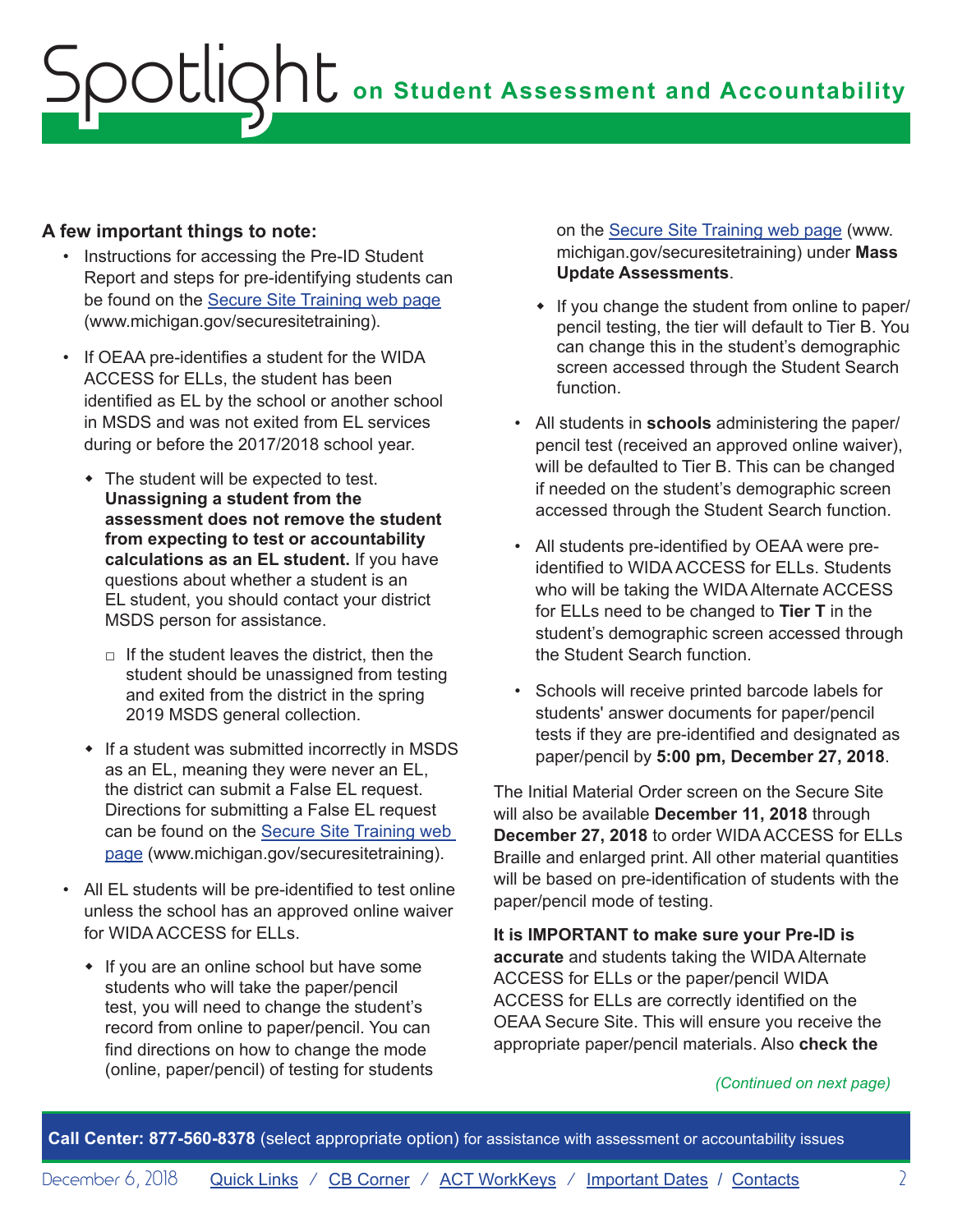<span id="page-2-0"></span>**Initial Material Order screen to verify the shipping address is correct**. Directions can be found on the [Secure Site Training web page](http://www.michigan.gov/securesitetraining) (www.michigan.gov/ securesitetraining).

## **WIDA Test Exceptions & False English Learner (EL) Guidance**

The window for WIDA Test Exceptions will be open from **December 11, 2018 – January 25, 2019** in the Office of Educational Assessment and Accountability (OEAA) Secure Site. This window is a period of time in which educators may request a waiver from the Spring 2019 WIDA ACCESS for ELLs or the Alternate ACCESS for ELLs for students with specific disabilities that are unable to take the WIDA ACCESS or Alternate ACCESS for ELLs.

A WIDA Test Exception can also be submitted for a student who was incorrectly identified as an EL student in the Michigan Student Data System (MSDS) and was never an EL student. This is called a "False EL".

All test exceptions must be applied for on an annual basis and approvals do not carry over from yearto-year with the exception of a False EL. Directions for submitting WIDA Test Exceptions can be found on the [Secure Site Training web page](http://www.michigan.gov/securesitetraining) (www.mi.gov/ securesitetraining) under the **Miscellaneous** section. For questions about how to submit WIDA Exceptions, please contact the Call Center (select Option 3) or email [mde-oeaa@michigan.gov](mailto:mde-oeaa%40michigan.gov?subject=).

## **Important Reminders**

Click on the icon below to access the New **Assessment Coordinator Training Guide** or go to any assessment web page and look for the icon.



## **M-STEP Online Passage-Based Field Test**

The Michigan Department of Education (MDE) invites you to participate in an online **Passagebased Writing Field Test** for students in grades 3–8. The field test takes place **January 7 – February 1, 2019**.

See details regarding the Passage-based Writing Field Test on the following page.

#### *(Continued on next page)*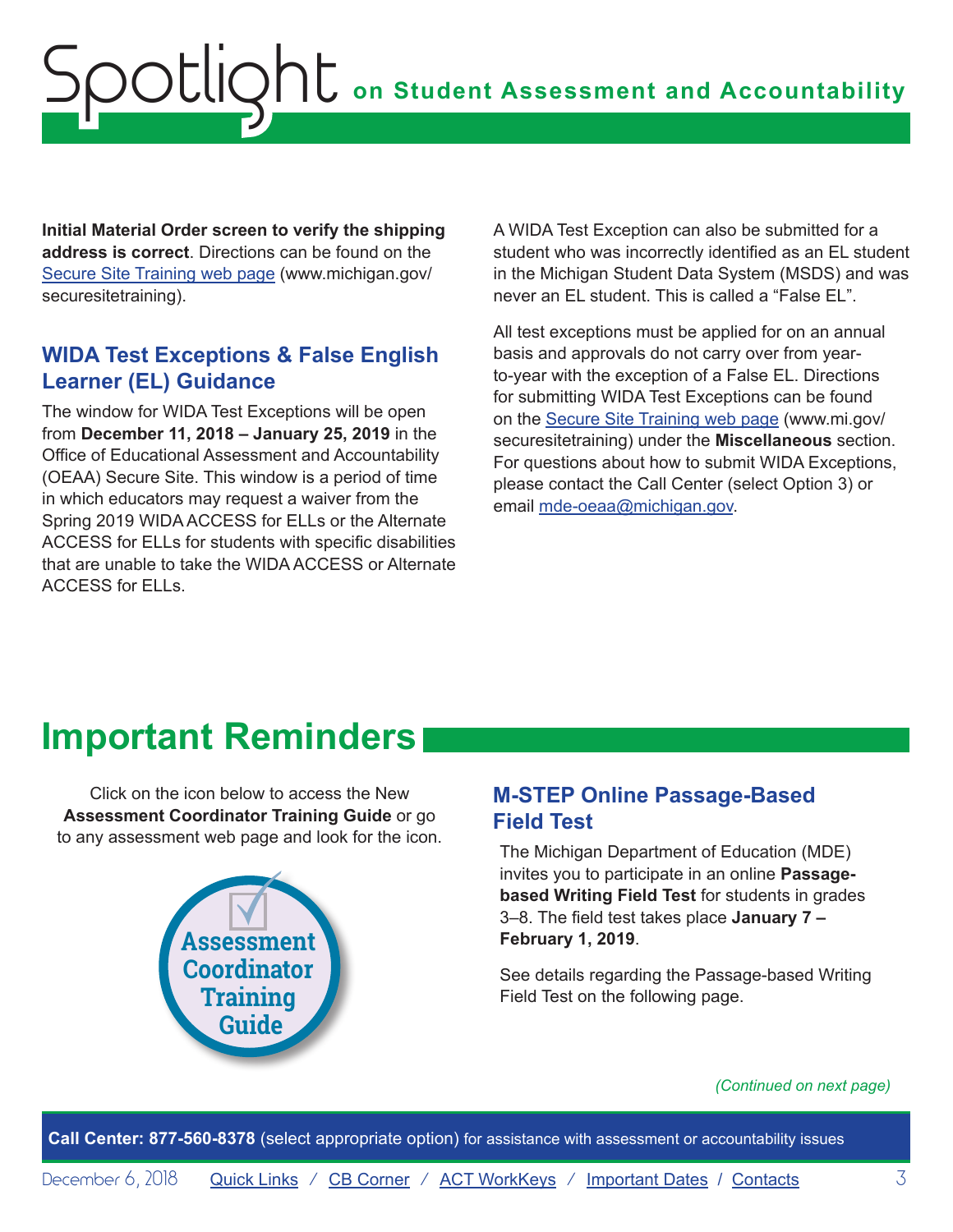

# **Writing Skills Practice for Students**

The Michigan Department of Education (MDE) is looking for schools to participate in an M-STEP online Passage-based Writing Field Test **January 7–February 1, 2019**.

### **Who can participate?**

Students in grades 3-8 can participate in field-testing items written by Michigan authors for Michigan's state assessments.

### **What is involved?**

During the field test, students will read one passage, either literary or informational, from a variety of genres as prescribed by the standards. They will then respond to a prompt, which includes a checklist of components found in a well-written essay. Students will not receive a score, but they will have an opportunity to practice and use the checklist to improve their writing skills in the testing environment.

### **Where will it take place?**

The online field test will take place in your school on computers.

### **When do I sign up?**

Sign up now, by going to the **[OEAA Secure Site](http://www.michigan.gov/oeaa-secure)** (www.michigan.gov/oeaa-secure) and pre-identifying students for testing. For information about how to Pre-ID students for testing, or how to gain access to the Secure Site, go to the [Secure Site Training Site](http://www.michigan.gov/securesitetraining) (www.michigan.gov/ securesitetraining).

### **Why have a stand-alone field test?**

Field tests are used to check the adequacy of testing procedures and statistical characteristics of new test items by testing them in the field before they appear on an actual assessment. This helps to ensure that items we are putting on the M-STEP are high quality. And, the more practice your students receive, the more improvement you will see in their writing!

## **Don't miss this great opportunity! Sign up today!**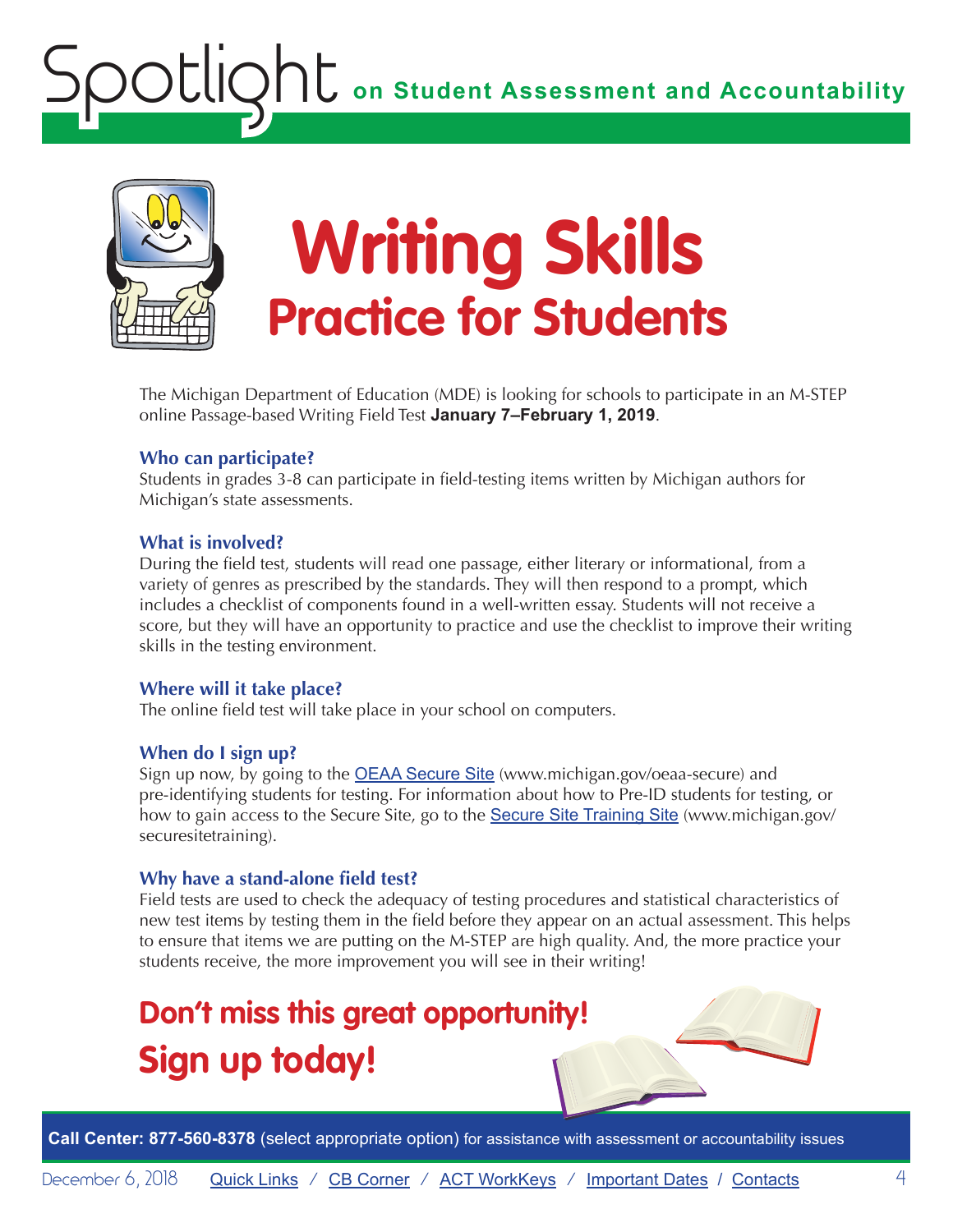## <span id="page-4-1"></span><span id="page-4-0"></span>College Board Corner

 *Information on SAT*™*, PSAT 8/9*™*, and PSAT10*™ *provided by the College Board*

## **Questions about Spring PSAT 8/9, PSAT 10, or SAT?**

- call the Michigan Educator Hotline: 866-870-3127 (select Option 1)
- email [michiganadministratorsupport@](mailto:michiganadministratorsupport%40collegeboard.org?subject=) [collegeboard.org](mailto:michiganadministratorsupport%40collegeboard.org?subject=)

### **Reminders:**

- The deadline to submit an off-site testing plan is **December 14, 2018**. Information can be found on the [College Board website](https://www.collegeboard.org/pdf/ssd/ssd-coordinator.pdf) (www.collegeboard.org).
- Establishment activities continue. Be sure to review the Test Center Participation page in the Secure Site as we continue to assign AI codes and participation on a daily basis. Schools without a prior AI code will take longer to be assigned one. Although all participation status updates are expected to be completed by **December 14, 2018**, there may be a few exception cases where a status is not updated until early January. Contact the Michigan Educator Hotline if your participation is incorrect after December 14.

## **English Learner Supports**

Services for Students with Disabilities (SSD) coordinators and test coordinators can work with district English Learner (EL) coordinators (if applicable) to identify students needing EL supports. English learners will be able to utilize some EL supports for the Spring 2019 Michiganprovided PSAT 8/9, PSAT 10, and SAT with Essay. These supports include the use of a College Board approved word-to-word bilingual glossary, translated test directions, and 50% extended time. Students can use one or any of these supports in combination, however educators should ensure that only students who truly need these supports are provided with access to them. Students will receive college-reportable scores when any of these supports are used.

- Use of a College Board approved word-toword bilingual glossary does **NOT** require approval by the College Board. The approved list is available on the [College Board](http://www.collegeboard.org/michigan)  [Michigan web page](http://www.collegeboard.org/michigan) (www.collegeboard. org/Michigan) in the **Resources** section. Students not familiar with using a bilingual glossary on a regular basis in the classroom should not use this support for the sole purpose of taking the assessment.
- Translated test directions will be available in PDF format in **February 2019**. Schools must print the directions for students; no printed test directions will come with the test materials. Use of translated test directions does **NOT** require approval by the College Board.
	- $\bullet$  Directions will be available in Albanian, Arabic, Bengali, Chinese (Mandarin), Gujarati, Haitian Creole, Hindi, Polish, Portuguese, Russian, Spanish, Urdu,

*(Continued on next page)*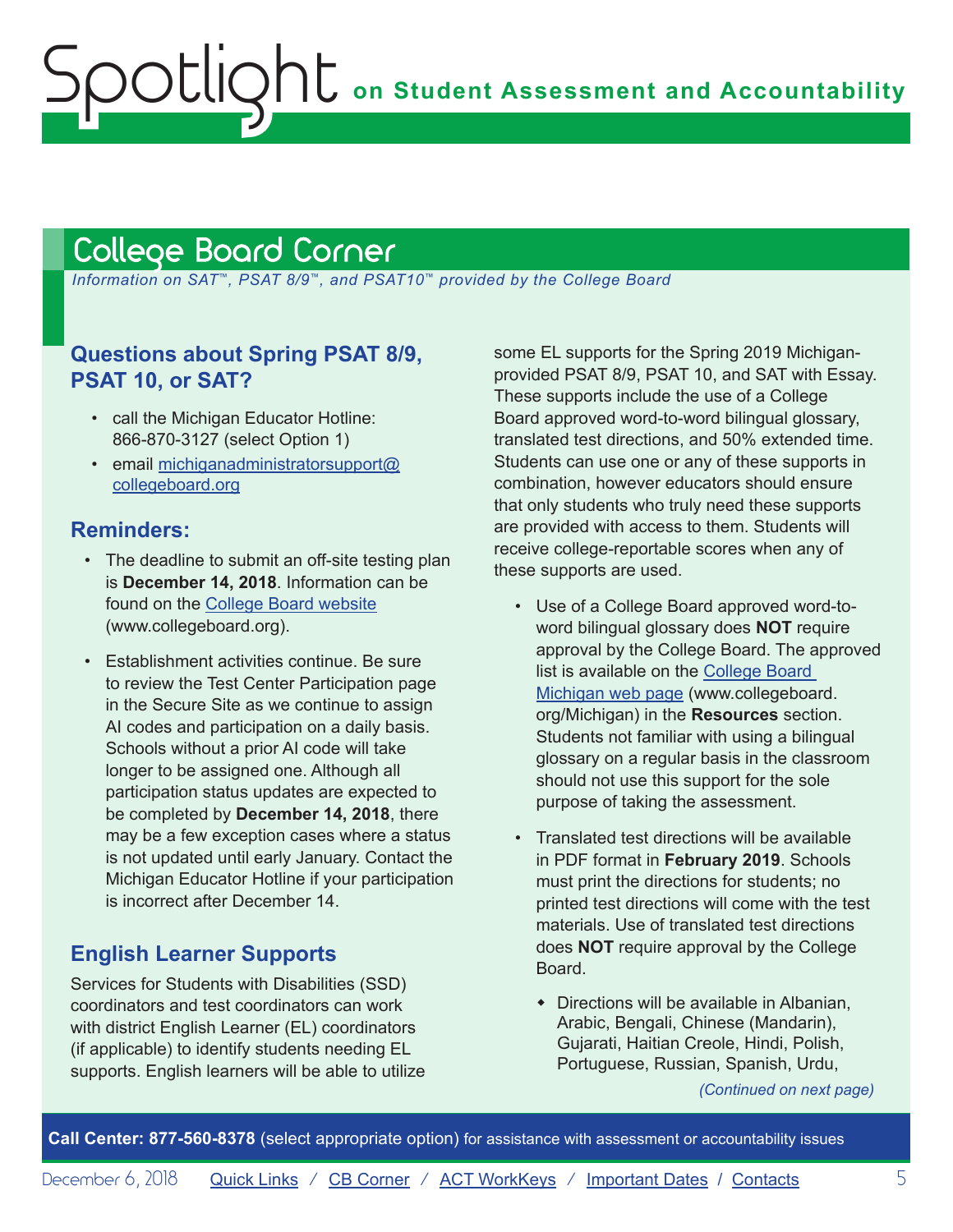and Vietnamese. The College Board will also support "on the fly" translations of directions not provided in PDF format by district-approved translators. Students with very limited English proficiency may benefit from having directions read aloud to them for the purposes of orienting them to the tasks at hand.

- Although not an accommodation, **EL students requiring 50% extended time will need to be identified in SSD Online**. Schools can request 50% extended time for ELs starting **the week of January 25, 2019**.
- Students will be automatically approved, and no supporting documentation is required. EL students using 50% extended time can be tested with other students with accommodations testing with the same timing and test materials.

To determine if the use of EL supports for a student is appropriate please use the guiding questions included in the **2019 Supports & Accommodations Guidance Document** when the document is released.

| CollegeBoard                                                                                    | <b>My Annual   Engrid</b><br>Services for Students with Disabilities                                             |
|-------------------------------------------------------------------------------------------------|------------------------------------------------------------------------------------------------------------------|
| <b>Dashboard</b>                                                                                | Helpfal Links: About the Process 1 Test Dales and Deadlines 1 330 Forms 1 FAQ                                    |
| 43 Students 25 per page v 4 P                                                                   | Create Eliphility Boster   Submit Accommodations Request                                                         |
| Co. To distant for any accommodated the shipped by<br>Go to English Learner Support Dashboard > | Create Nonstandard Administration Report 3<br>How to samplete 100% >                                             |
|                                                                                                 | Neverty: Al Code (AL Al V) Al Statues . Al Accommodators . Al Cates . Suppl<br>EVIN Student Name or SSD Number Q |
| C Only show students with pending Applications                                                  | * Accommodations that ware provided but not requested                                                            |
|                                                                                                 |                                                                                                                  |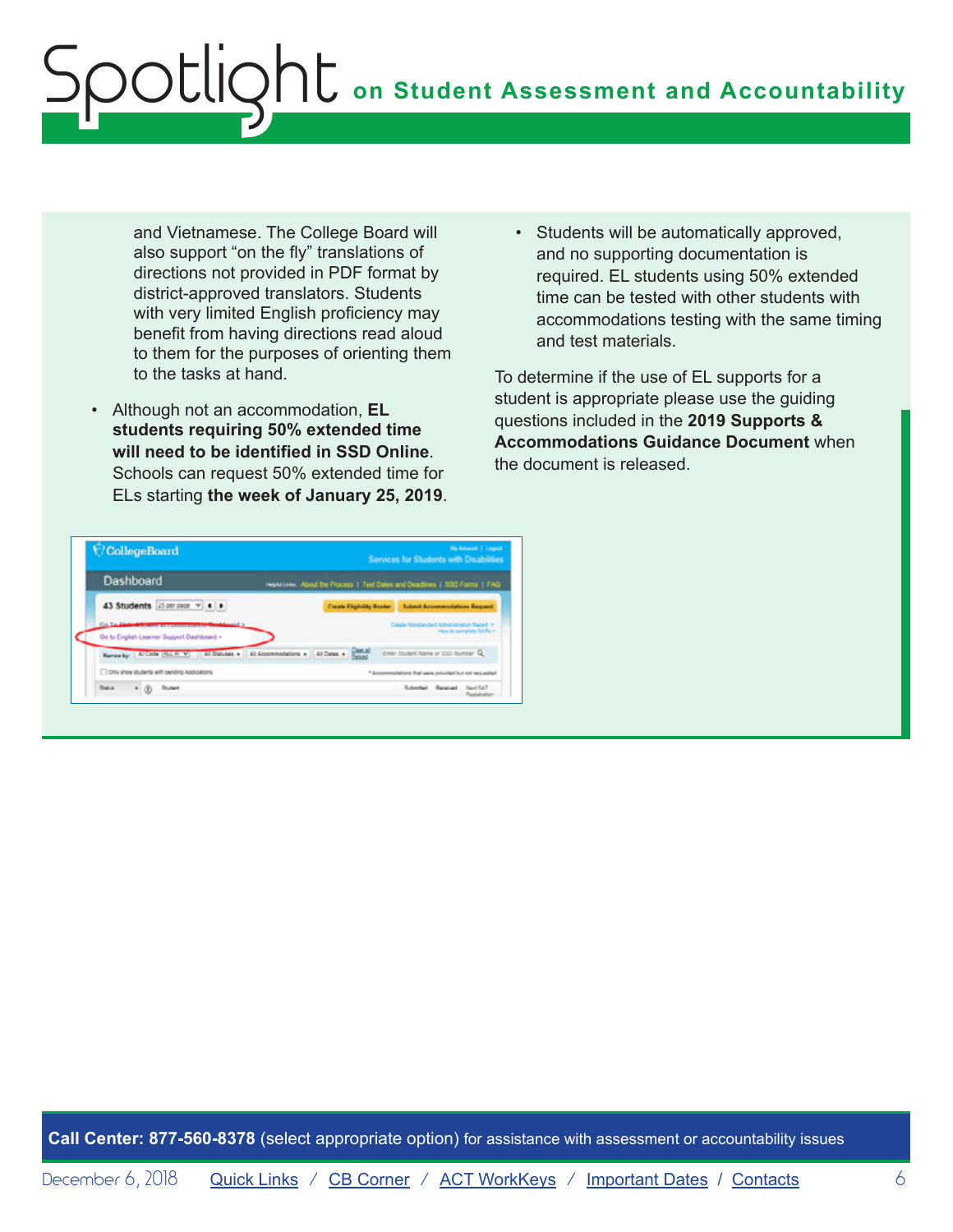**on Student Assessment and Accountability**

<span id="page-6-1"></span>

Information on ACT WorkKeys<sup>®</sup> provided by the ACT<sup>®</sup>.

### **Managing Participation for ACT WorkKeys is Past Due**

<span id="page-6-0"></span>Spotlight

All schools, public and participating nonpublic, must confirm in PearsonAccess<sup>next</sup> that they are participating in order to receive test materials and to administer the WorkKeys assessment. This process is called **Manage Participation** and will only take approximately five minutes. You will indicate your school's test dates and select your preferred materials receipt dates. The window to complete the Manage Participation is **November 5** through **November 30, 2018**.

The window for Managing Participation is past due. All schools, both public and nonpublic, must confirm they are participating in order to receive test materials and administer the WorkKeys assessment. If your school is not testing, indicate the reason why you are not testing.

If schools have not completed Manage Participation using the PearsonAccess<sup>next™</sup> system yet, refer to the [November 29, 2018 Spotlight](https://www.michigan.gov/documents/mde/Spotlight_11-29-18_639523_7.pdf)  [Newsletter](https://www.michigan.gov/documents/mde/Spotlight_11-29-18_639523_7.pdf) (http://www.michigan.gov/mde-spotlight) for further information on completing the process. **Please Note:** Manage Participation must be completed at the **school level**, not the district level.

District and Building Assessment Coordinators should ensure that all public schools within your district have completed the Manage Participation process, even if schools are not testing. All public schools with 11th grade and eligible 12th grade students are expected to administer the ACT WorkKeys. The only exception is any student with an Individualized Education Program (IEP)

or 504 plan that specifies MI-Access as the most appropriate assessment to administer.

Schools that have completed the Participating section are sent to the Office of Educational Assessment and Accountability (OEAA) Secure Site daily. District and Building Assessment Coordinators can verify each school's status by reviewing the Test Center Participation page on the [OEAA Secure Site \(](http://www.michigan.gov/oeaa-secure)www.michigan.gov/oeaasecure). The Test Center Participation page is located in the Secure Site under the **Assessment Registration** drop-down menu.

The window for submitting Pre-ID student data and ordering ACT WorkKeys standard time and accommodated materials via the [OEAA](http://www.michigan.gov/oeaa-secure)  [Secure Site](http://www.michigan.gov/oeaa-secure) is **January 7 – February 13, 2019**. Only schools that have completed the Manage Participation process will be allowed to Pre-ID students and order test materials.

ACT began contacting outstanding schools the week of **December 3, 2018**.

For all upcoming events and deadlines, be sure to reference the following documents:

- [ACT WorkKeys Schedule of Events](http://www.act.org/content/dam/act/unsecured/documents/ScheduleofEventsWorkKeys-MI.pdf) posted on the [ACT state testing website](http://www.act.org/content/act/en/products-and-services/state-and-district-solutions/michigan.html) (http://www. act.org/content/act/en/products-and-services/ state-and-district-solutions/michigan.html) under **WorkKeys on Paper**
- [MME and PSAT List of Important Dates](https://www.michigan.gov/documents/mde/MME_List_of_Important_Dates_634790_7.pdf) found on the [MME web page](www.michigan.gov/mme) (www.michigan.gov/ mme) under **General Information**. *(Continued on next page)*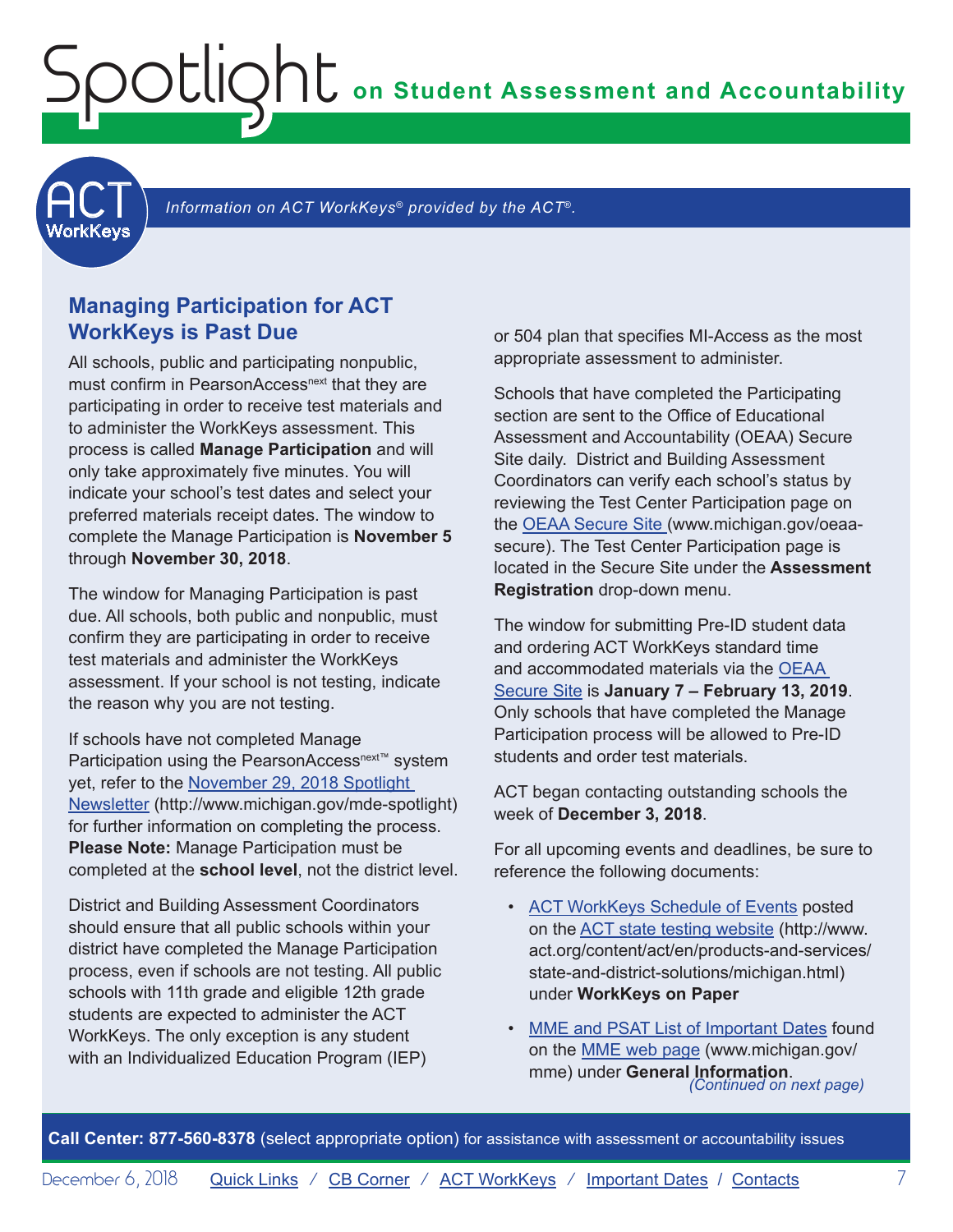## **Contacting ACT**

If you have questions, you may:

- 1. contact ACT via the [Contact Us web page](http://www.act.org/aap/state/contact.html) [\(www.act.org/aap/state/contact.html\)](www.act.org/aap/state/contact.html)
- 2. call ACT at 800-553-6244, 9:30 AM 6:00 PM ET
	- standard time: ext. 2800
	- accommodations: ext. 1788
- 3. email accommodations questions to [ACTStateAccoms@act.org](mailto:ACTStateAccoms%40act.org?subject=)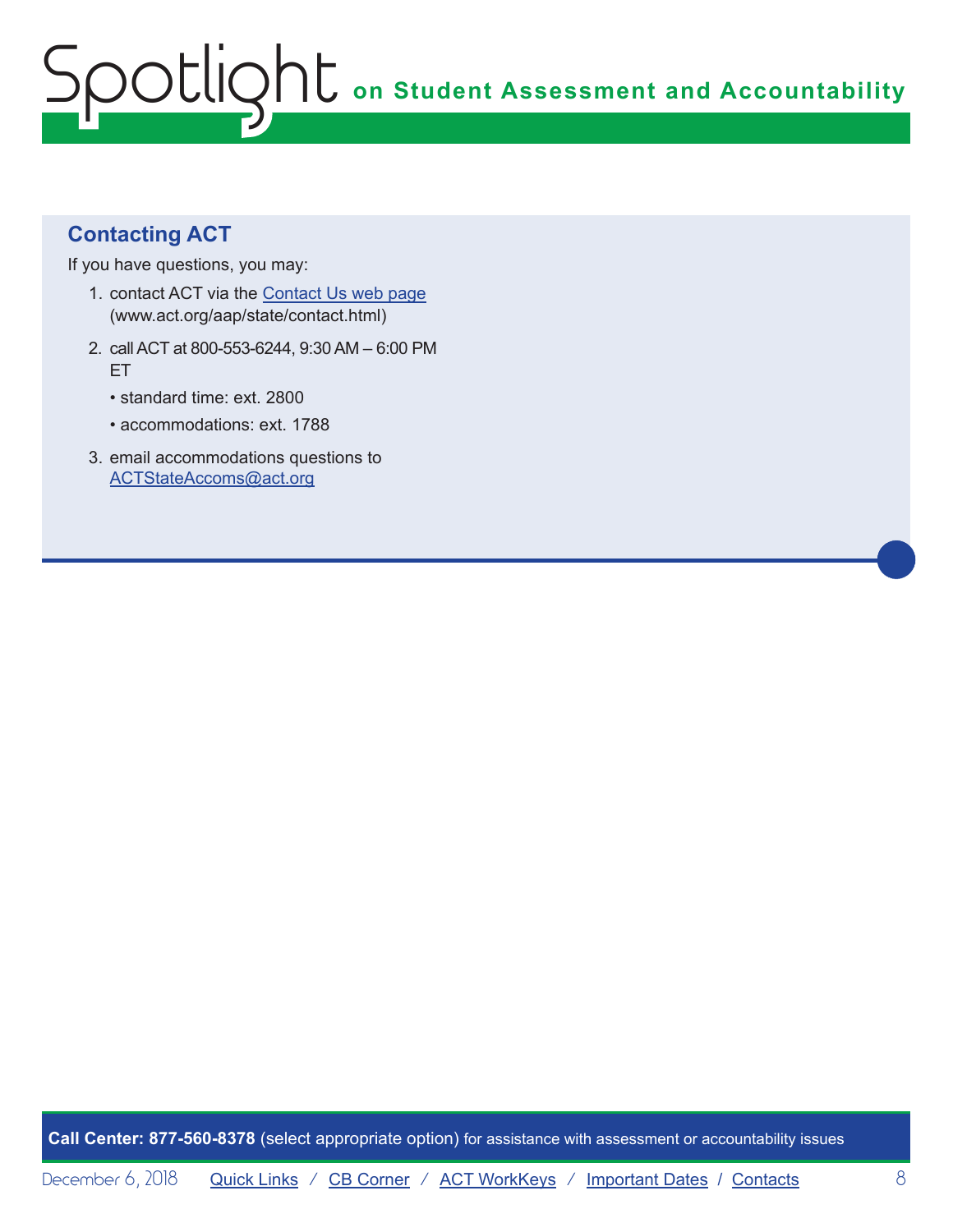<span id="page-8-0"></span>

## <span id="page-8-1"></span>**Important Dates**

## **Approaching Deadlines!**

### **SAT and PSAT**

**Friday, December 14, 2018**

• **SAT and PSAT** Off-Site Testing Request window **CLOSES**

## **December 2018**

### **M-STEP, Early Literacy and Mathematics, and WIDA**

#### **Now – January 31, 2019**

• Winter 2019 Pre-ID window for the **Early Literacy and Mathematics Benchmark Assessments** and **M-STEP Passage-Based Writing Field Test**

### **WIDA**

### **December 11 – 27, 2018:**

• 2019 Pre-ID window for **WIDA ACCESS** and **WIDA Alternate ACCESS**

#### **December 11, 2018 – January 25, 2019:**

• Window for **WIDA** Test Exceptions and False EL **Applications** 

## **January 2019**

## **Early Literacy and Mathematics and M-STEP**

#### **January 7 – February 1, 2109:**

• **Early Literacy and Mathematics Benchmark Assessments** and **M-STEP Passage-based Writing Field Test** – Test Administration Windows

## **ACT WorkKeys**

#### **January 7 – February 13, 2019:**

• Submit Pre-ID Student Data and Order **ACT WorkKeys** Test Materials

### **WIDA**

#### **Thursday, January 10, 2109, 2:00 – 3:00 PM ET:**

• **WIDA Technology Coordinator – During Testing: Technology Troubleshooting Webinar**

## **SAT and PSAT**

### **January 7 – February 19, 2019:**

• Window to apply for state-allowed accommodations for **SAT with Essay**, **PSAT 10**, **PSAT 8/9**

#### **January 25, 2019 – February 19, 2019:**

• Window to identify English learners for 50% extended time for **SAT with Essay**, **PSAT 10**, and **PSAT 8/9**

**Call Center: 877-560-8378** (select appropriate option) for assistance with assessment or accountability issues

December 6, 2018 [Quick Links](#page-0-0) / [CB Corner](#page-4-1) / [ACT WorkKeys](#page-6-1) / [Important Dates](#page-8-1) / [Contacts](#page-9-1) 9